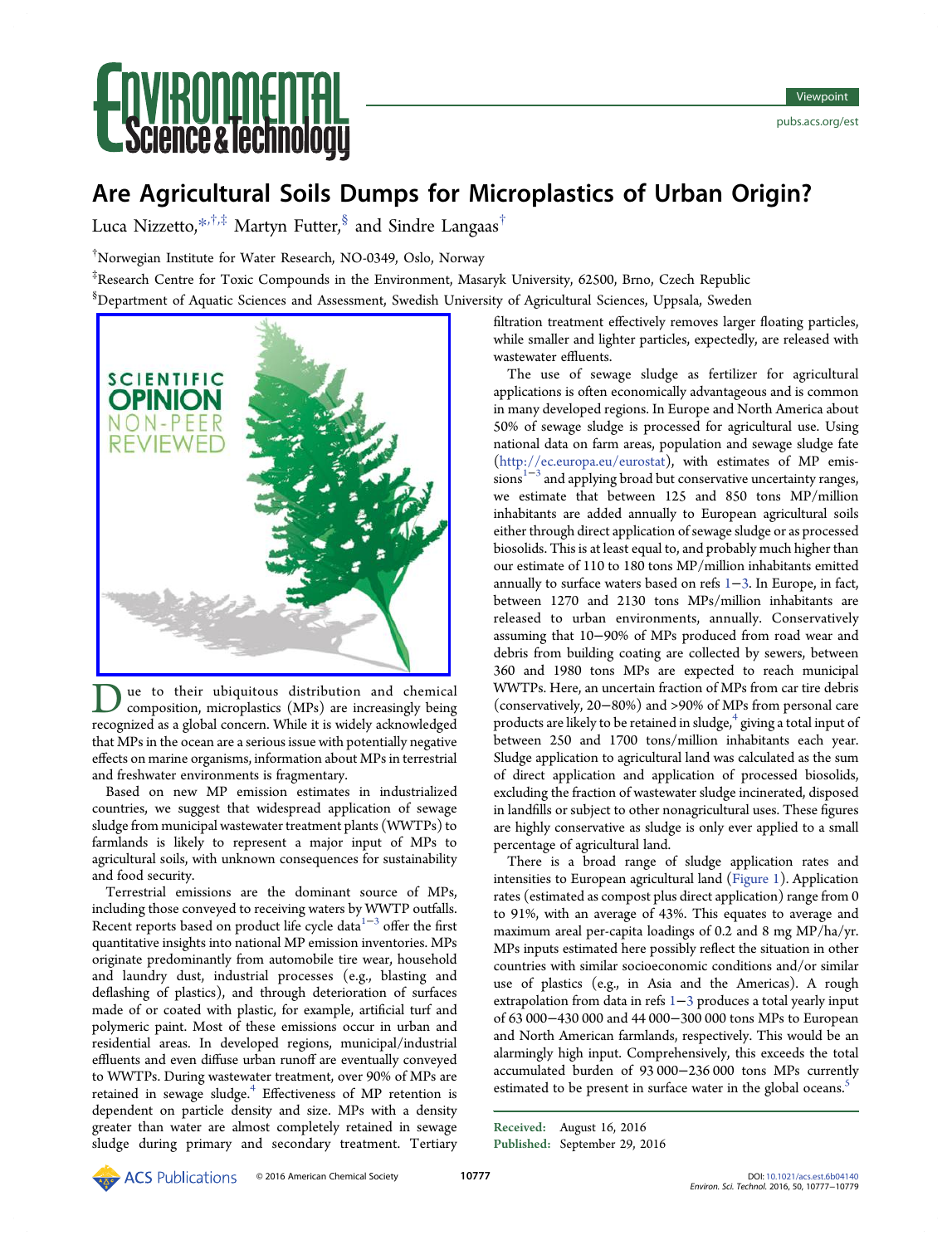<span id="page-1-0"></span>

Figure 1. Estimated rates and intensities of MP application to European agricultural lands. In countries with elevated sludge application rates per unit area of farmland (such as, for example UK) the level of MPs accumulated in treated soils is expectedly potentially higher than in countries with similar use of sludge but lower application intensity (e.g., France). National MP upper application rates were estimated as sludge production multiplied by agricultural application rate multiplied by MP emission per inhabitant multiplied by total population. Areal application rates were estimated as sludge production multiplied by agricultural application rate then divided by total farm area. Bubbles represent individual countries (Austria (AT), Belgium (BE), Cyprus (CY), Czech Republic (CZ), Denmark (DK), Estonia (EE), Finland (FI), France (FR), Germany (DE), Greece (EL), Ireland (IE), Italy (IT), Latvia (LV), Lithuania (LT), Luxembourg (LU), Netherlands (NL), Poland (PL), Portugal (PT), Romania (RO), Slovenia (SI), Spain (ES), United Kingdom (UK)), and bubble sizes represent the fraction of sludge either applied directly to agricultural areas or in the form of processed biosolids.

Regulations generally prohibit use of sludge containing an excess of harmful substances (including heavy metals and some organic substances). Neither the relevant European (EU 86/ 278/EEC) nor U.S. (Code 503) regulations mention MPs. We expect that none of the common processing steps (e.g., drying, pasteurization, composting, etc.) to produce biosolids from WWTP sludge for agricultural use will remove the MP load. Reports are emerging about the occurrence and impacts of MPs in soil, both from breakdown of plastics and sludge additions. Reproduction of worms was recently shown to be impacted at MP exposure levels possibly representative of those in agricultural soils receiving sewage sludge application.<sup>[6](#page-2-0)</sup>

Assessing potential impacts for agricultural sustainability and human health is far from easy. MPs can potentially impact soil ecosystems, crops and livestock either directly or through the toxic and endocrine-disrupting substances added during plastics manufacturing. These substances include short/medium-chain chlorinated paraffins (candidates for inclusion in the Stockholm Convention) and plasticizers, which can represent up to 70% of the weight of plastics. Endocrinologically active alkylphenols, such as bisphenols, and flame retardants including several banned brominated compounds comprise up to 3% by weight of some plastics. During use, plastic polymers efficiently accumulate other harmful pollutants from the surrounding environment, including a number of persistent, bioaccumulative and toxic substances, e.g. PCBs, dioxins, DDTs and PAHs. Many studies on these topics can be found in previous issues of ES&T.

It is striking that transfers of MPs (and the hazardous substances bound to them) from urban wastewater to farmland has not previously been considered by scientists and regulators. Studies assessing the scale of contamination of agricultural soils by MPs are notable for their absence while farm soils may arguably represent one of their largest environmental reservoirs.

International monitoring programs, additional research into ecological effects, and awareness raising among farmers, wastewater treatment operators and the general public are all urgently needed to frame the problem more accurately. Analysis of risks and potential impacts of MPs on agricultural sustainability and human/livestock health must be prioritized to ensure a safe reuse of municipal waste. From a broader perspective, these analyses are critical for safeguarding circular economy objectives including those in which biological nutrients in waste products can be safely and sustainably reintroduced into natural and farm ecosystems.

#### ■ AUTHOR INFORMATION

#### Corresponding Author

\*E-mail: [Luca.nizzetto@niva.no.](mailto:Luca.nizzetto@niva.no)

#### Notes

The authors declare no competing financial interest.

#### **ENDERGERIENCES**

(1) Lassen, C. et al. Microplastics. Occurrence, Effects and Sources of Releases to the Environment in Denmark; The Danish Environmental Protection Agency, 2015; Vol. 205.

(2) Magnusson, K. et al. Swedish Sources and Pathways for Microplastics to the Marine Environment; IVL Swedish Environmental Research Institute, 2016; Vol. 88.

(3) Sundt, P.; Schulze, P.-E.; Syversen, F. Sources of Microplastic-Pollution to the Marine Environment; Norwegian Environment Agency Miljødirektoaret, 2014; Vol. 86

(4) Carr, S. A.; Liu, J.; Tesoro, A. G. Transport and fate of microplastic particles in wastewater treatment plants. [Water Res](http://pubs.acs.org/action/showLinks?pmid=26795302&crossref=10.1016%2Fj.watres.2016.01.002&coi=1%3ACAS%3A528%3ADC%252BC28XpsVOjtw%253D%253D). 2016, 91, 174−182. (5) van Sebille, E. A global inventory of small floating plastic debris. [Environ. Res. Lett](http://pubs.acs.org/action/showLinks?crossref=10.1088%2F1748-9326%2F10%2F12%2F124006). 2015, 10, 124006.